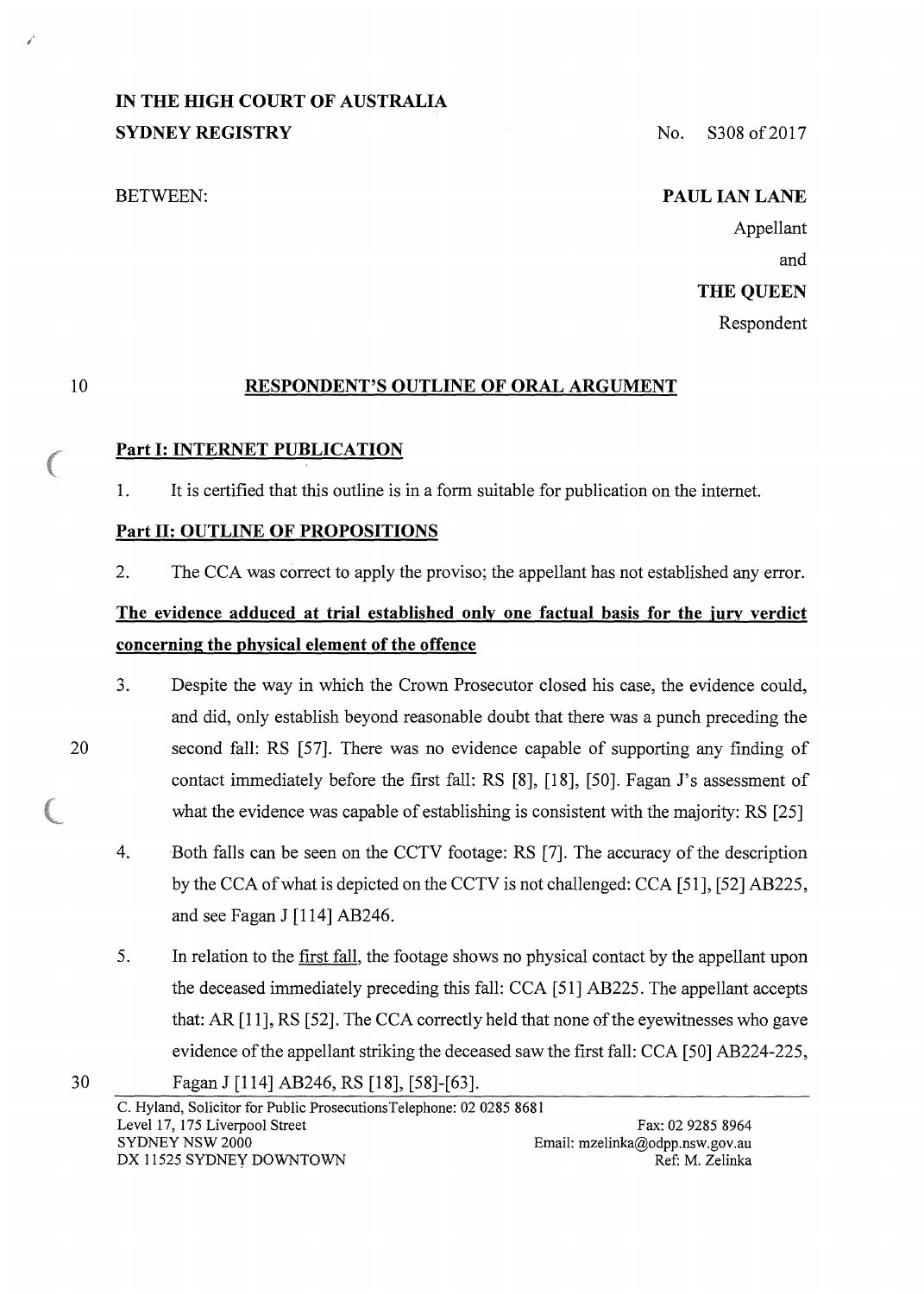6. In relation to the second fall, the CCTV footage is consistent with the appellant striking the deceased before the deceased falls backwards hitting his head: CCA [52] AB225; RS [7]-[8] and [64]. Eyewitness evidence confirms that conclusion: RS [8], [12]-[14], [16]. The post mortem examination revealed bruising of the jaw muscles consistent with a blow to the right side of the deceased's face: CCA [54] AB226.

### **The majority of the Court applied the correct legal principles to application ofthe proviso**

- 7. The majority correctly approached the issue by determining whether the error in the trial *actually* occasioned a substantial miscarriage of justice: RS [24], [48]. This requires an assessment of the nature and effect of the error in the context of the evidence and issues at the trial: *Kalbasi* at [12]-[16] and [60], RS [49]-[50].
- 8. The jury was directed that it must be satisfied beyond reasonable doubt that the appellant struck the deceased before it could find the physical element of the offence made out: RS [27], [54]. Courts proceed on the assumption that juries follow the directions given: RS [28], [55].
- 9. The CCA correctly concluded that the evidence was not capable of supporting a finding beyond reasonable doubt that a deliberate act of the appellant caused the first fall: RS [58]-[63], and that it was not open to the jury to entertain a reasonable doubt in respect of the second fall: RS [64]. A proper analysis of the evidence reflects the jury verdict could only be based upon satisfaction beyond reasonable doubt that the appellant had punched the deceased causing him to fall on the second occasion that he fell.
- 10. Given the absence of evidence to support a verdict on the first fall, it is correct to conclude that the error had no impact on the jury verdict: RS [68], cf: AS [60]. To do otherwise would be to assume the jury acted contrary to the evidence, and the directions given. That must underpin the appellant's argument: AR [8]-[11]. A Crown submission is not evidence: RS [57], cf: AR [10]. The error did not affect the jury verdict in the sense which would preclude an appellate court taking account of the verdict in coming to its own satisfaction beyond reasonable doubt of the appellant's guilt: RS [67]-[70].

#### **The error in this case does not preclude the operation of the proviso**

30 11. Despite claiming to eschew the approach, the appellant's submission relies on characterising the error as falling within a category of cases to which the proviso may never apply: AS [34], [41], AR [41] cf: RS [31], absent any assessment of the evidence, or actual impact of the error: cf: RS [ 48]. The approach is inconsistent with authority:

### 20

10